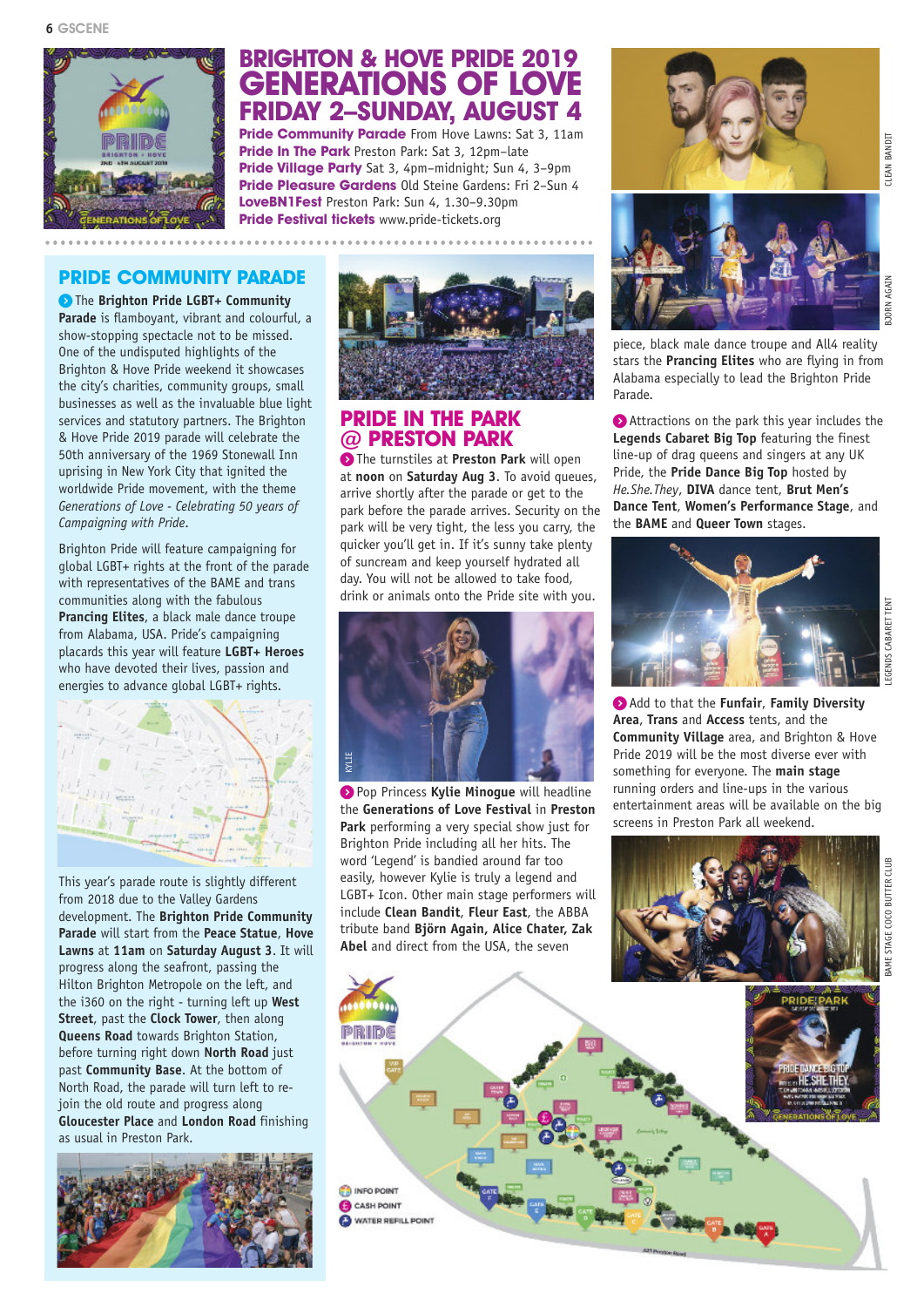

# **BRIGHTON & HOVE PRIDE 2019 GENERATIONS OF LOVE**

**PRIDE VILLAGE PARTY @ ST JAMES' ST & MARINE PARADE www.pride-tickets.org**



**) Pride Village Street Party** (PVP) **St James's St** and **Marine Parade**, **Saturday 3 (4pmmidnight)** and **Sunday 4 (3pm-9pm)**. Once Kylie brings the entertainment on the park to a close, it's on to the **Village Street Party** in **St James's St** and **Marine Parade** where businesses come together to celebrate Pride and raise extra funds for the **Rainbow** and

closed to traffic creating a mega dance arena on the seafront with live music, DJs and the very best cabaret in town.

**)** Wristbands are required to attend the PVP. Individual venues within the PVP may also have a separate door charge. The PVP has limited capacity so it's strongly advised to purchase wristbands in advance from: **www.pride-tickets.org** Wristbands will also be available from the **Pride Box Office** from July 30 until August 2 (no booking fee).

### **PRIDE PLEASURE GARDENS @ OLD STEINE www.pride-tickets.org**



**)** Three days of events from **Friday 2**–**Sunday 4**. The **Pride Pleasure Gardens** on the **Old Steine**, open from **Friday**, **August 2** at **4pm**, to host three days and nights of fierce fun, saucy wonders, camp pop, cabaret, DJs, clubbing, and Brighton favourite **Boogaloo Bingo**. **Sink the Pink** returns for a spectacular Official Pre-Pride Party featuring the one and only Sporty Spice, **Melanie C**. Free entry and loads of free entertainment all weekend, selected events inside the venues are ticketed. **www.pride-tickets.org**

#### **FRIDAY 2**

**) BOOGALOO BINGO** at **7pm:** Join showbiz sensation **Boogaloo Stu** for frivolity, shenanigans and above all else, bingo! Feel the tension rise as Stu's balls begin to churn, and when they finally drop expect non-stop nonsense, outrageous games, obscene works of art, poetry slams, hilarious prizes and, of course, some downright ballsy bingo. Stu's gift hamper is stuffed to the brim with exotic prizes including the ubiquitous Signed Framed Photograph, so go on down and win it big! Free entry with Festival or PVP wristband.





**) EPICENE** at **8pm:** Epicene is an LGBT+ Fringe Award-nominated gender blending celebration of iconic women in music. Part musical cabaret, part rock concert, it's a full blown tribute to the greats, including: Madonna, Annie Lennox, Kate Bush, Bjork, Cher and Cyndi Lauper to name a few! Musician (and QueerTown host) **Paul Diello** and his acoustic ensemble take you on a musical journey down memory lane looking back on hilarious childhood stories of growing up in the 1980s/90s in a small town with gender confusion. Free entry with Festival or PVP wristband

**) DYNAMITE BOOGALOO** at **9pm:** The legendary trio of **Boogaloo Stu**, **Dynamite Sal** and **Dolly Rocket** recently celebrated their Silver Fanniversary in showbiz, and back again to light up the Pride celebrations with their heady cocktail of pop and daft cabaret, playing to a flamboyant, fun-loving polysexual crowd of dedicated followers. From 1992 until 2009, worshippers attending the Church of Boogaloo every Thursday were dressed up and drenched in sweat, packing out the dancefloor to a wildly eclectic mix of pop bangers, disco classics and indie smashes. The midnight cabaret with Stu and Dolly became the stuff of legend, with Stu's absurd gameshow antics ably abetted by bosomy goddess Dolly, with the chant of "Shitlips!" echoing through the streets of Brighton into the small hours. Remember – Too Much Is Never Enough! *\*\*\*\*\* 'An institution!' The Argus.* Free entry before 11pm with Festival or PVP wristband.

**) THE PRANCING ELITES**: The first European performance by the **Prancing Elites**. A dance team based in Mobile, Alabama, they are made up of individuals who identify as gay or gender non-conforming, which has resulted in the group being banned from competitions and parades in the USA. Stars of a US reality TV series, *The Prancing Elites Project*, the dancers find other ways to showcase their talent, from performing in the stands at football games to dancing on cruises. Free before 11pm. **www.pride-tickets.org**



PRANCING ELITES